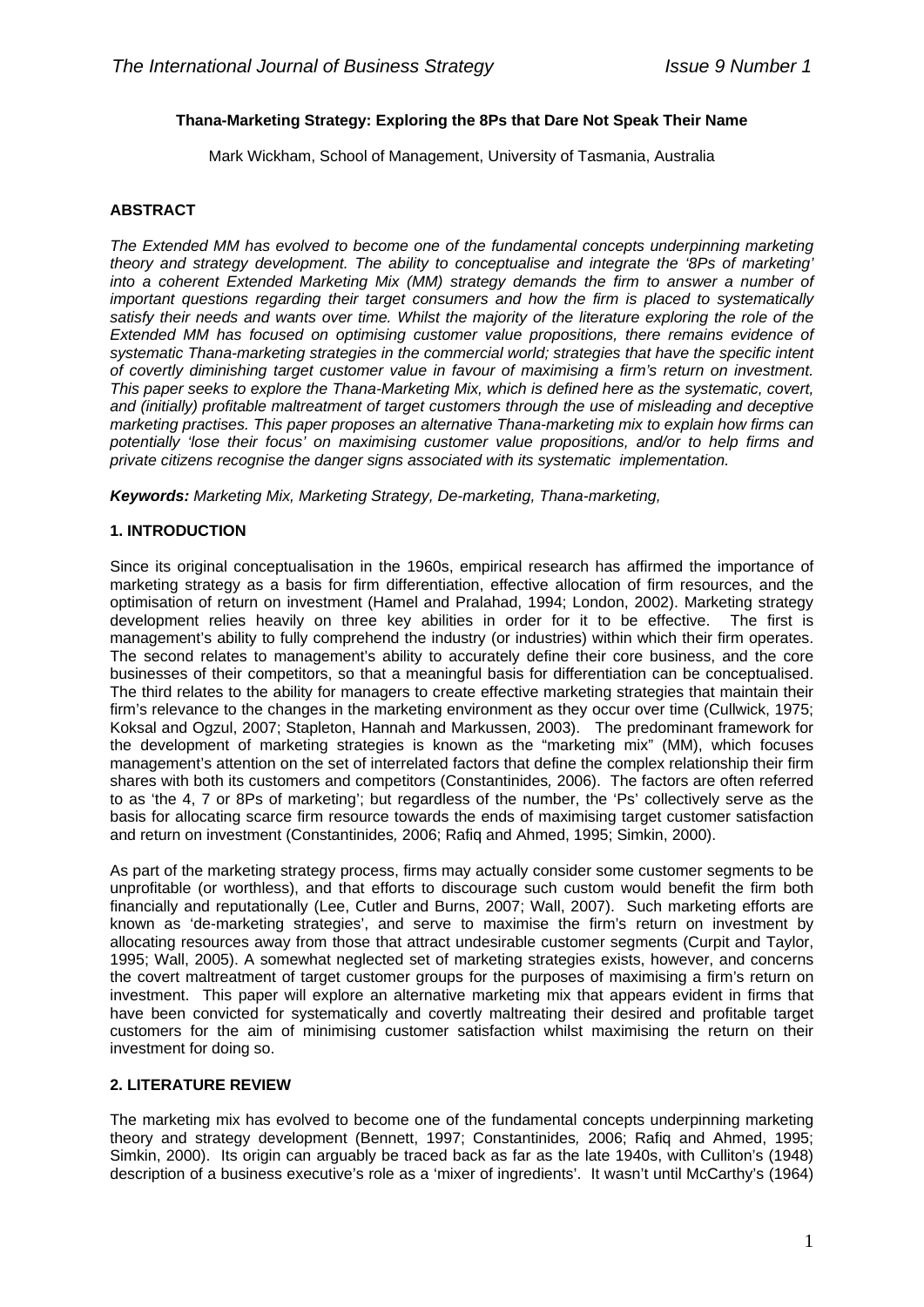work, however, that the marketing mix concept was formally defined as the strategic 'combination of all of the factors at a marketing manager's command to satisfy the [needs of the] target market' (1964: 35). In its original formulation, McCarthy's (1964) Marketing Mix (MM) comprised four 'Ps' – Product, Price, Place and Promotion – and provided a framework upon which a firm could present an internally consistent and integrated strategy for the provision of valuable products to the market. After much literary debate about the limitations of the MM in the delivery of services (see for example Lovelock, 1979; Mindack and Fine, 1981; Nickels and Jolson, 1976; Shostack, 1977) an additional three 'Ps' were added. The Booms and Bitner (1981) Extended MM model, as it became known, included recognition of the importance of Process, People and Physical evidence in the provision of valuable products and services to the market. More recently Zeithaml, Bitner and Gremler (2006) highlighted an eighth dimension of the Extended MM focused on the delivery of requisite Productivity and Quality throughout the entire marketing process. Whilst the scope of this paper does not allow for a specific discussion of the machinations, interrelationships and theory underpinning the Extended MM concept, Table 1 below provides a brief summary of the 8Ps currently espoused in the marketing strategy literature.

| <b>Extended Marketing Mix</b><br><b>Element</b> | <b>Marketing Function</b>                                                                                                                                                                                                                                                                                                   |
|-------------------------------------------------|-----------------------------------------------------------------------------------------------------------------------------------------------------------------------------------------------------------------------------------------------------------------------------------------------------------------------------|
| Product                                         | The presentation of an item that seeks to satisfy a target consumer's<br>'core need' or 'want' in a manner that enables them to purchase it.                                                                                                                                                                                |
| Place                                           | To ensure that the firm's range of products are located in the relevant<br>retail/wholesale outlets as expected by the firm's target customers. Also,<br>it ensures that the firm's distribution channels and intermediaries are<br>capable of representing and selling the firm's products effectively and<br>efficiently. |
| Promotion                                       | To effectively communicate the core benefits and differentiated features<br>of the firm's product and services such that the firm's target customers<br>are aware of their existence, features, and location(s) for purchase.                                                                                               |
| Price                                           | To recoup the total cost of production plus some predetermined level of<br>profit. Price may also may be used to position a product within a given<br>market space.                                                                                                                                                         |
| People                                          | To provide a human interface, where necessary, between the consumer<br>and the products and services offered by the firm.                                                                                                                                                                                                   |
| <b>Physical Evidence</b>                        | Strictly speaking there are no physical attributes to services.<br>Firms,<br>therefore, tend to rely on providing material cues such as packaging,<br>paperwork, brochures, furnishings, signage,<br>websites.<br>uniforms,<br>business cards, warranties etc. to indicate the nature of their offerings.                   |
| Process                                         | To provide a structured system through which the firm and customer are<br>able to interact and perform their roles effectively in a market<br>transaction.                                                                                                                                                                  |
| <b>Productivity and Quality</b>                 | To ensure that the requisite level of service is provided to the consumer<br>with strict regard for their customers' expectations before, during, and<br>after the purchase event.                                                                                                                                          |

**TABLE 1: A SUMMARY OF THE EXTENDED MARKETING MIX** 

Being able to conceptualise and integrate the 8Ps into a coherent Extended MM strategy demands the firm to answer a number of important questions regarding their target consumers, and perhaps more importantly, about how the firm is placed to systematically satisfy their needs and wants over time (Constantinides, 2006; Simkin, 2000). In particular, Bennett (1997) suggests that the effective construction of an Extended MM requires the firm to answer the following important questions about the relationship it has with its current and potential customers:

- What are the core benefits our target customers seek in their transaction with our firm?
- Does our firm's product/service offering provide a real and lasting solution to the customer's needs?
- To what extent does the customer have to compromise their needs and wants in their purchase of our product/service offering?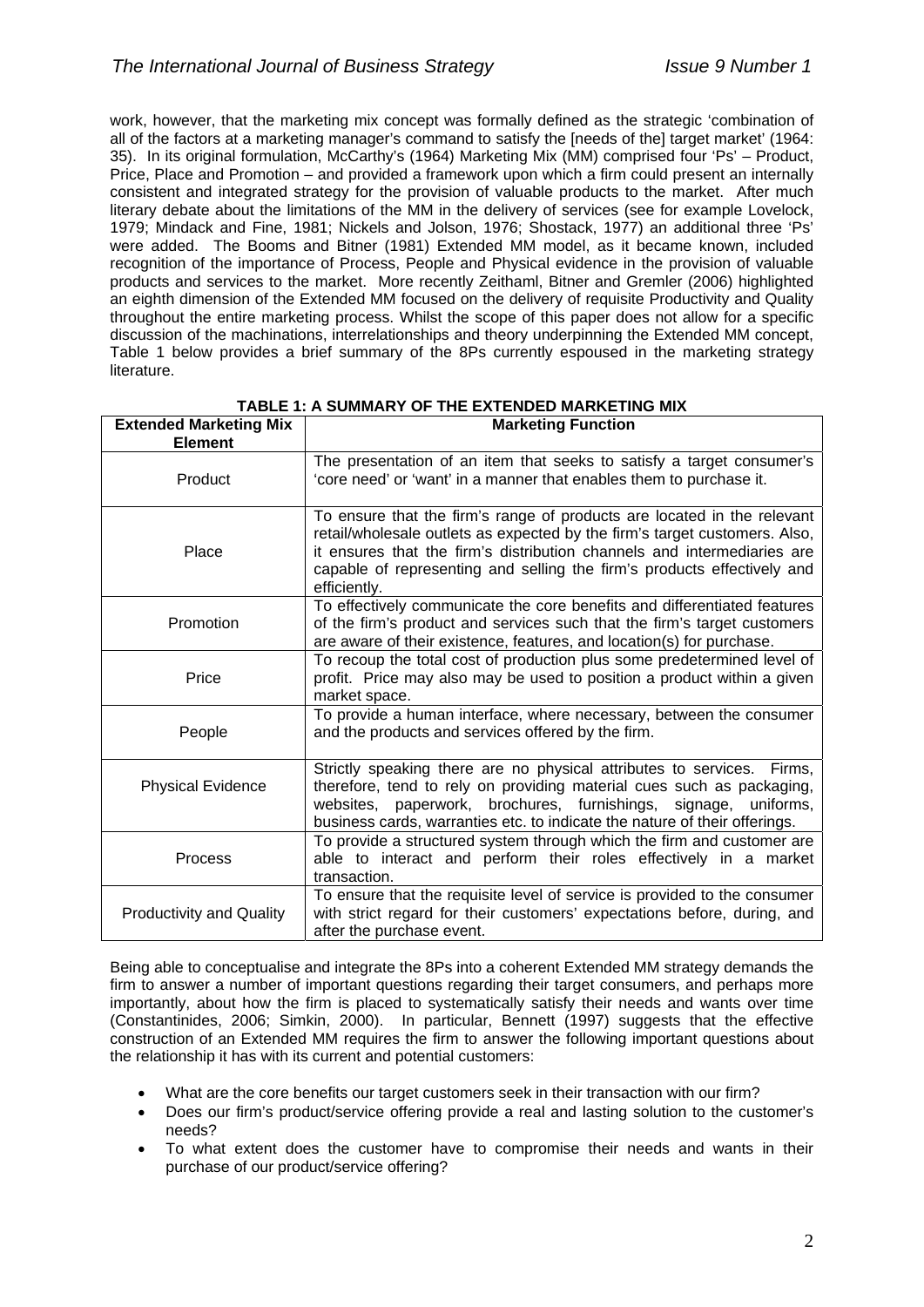- To what extent does transacting with our firm result in hidden, latent and lasting effects on the customer?
- What are the potential sources of failure and/or dissatisfaction in our transactions with customers? and
- What would be the customer's disposition to undertake similar purchases with our firm in the future?

Being able to research and answer to these questions accurately is the cornerstone of an effective marketing strategy. When a firm is able to effectively formulate a marketing strategy using the Extended MM, it becomes well placed to construct a viable 'product/service value proposition' for the consumer market and, more generally, position itself as a 'vendor of choice' (Bennett, 1997; Hakansson and Waluszewski, 2005). Understanding the answers to these questions also enables the firm to identify non-target customer groups, and recently there has been a recognition that firms may need to minimise their exposure to unprofitable or worthless customer groups in order to maximise their return on investment (Gordon, 2006). The practice of deliberately de-emphasising a customer segment is known as "de-marketing', and represents any process by which a firm discourages particular customer groups from consuming specific products or services (Gordon, 2006; Wall, 2005). An example of de-marketing would be major Western banks' efforts to minimise the number of costly face-to-face transactions they process by 'under servicing' this customer segment and by emphasising the relative ease and convenience of online banking or ATM services.

### **2.1 Beyond De-marketing: Exploring the Thana-marketing strategy**

De-marketing strategies are usually formulated to maximise the value proposition a firm is able to present to their desired (i.e. most profitable) target customer segments (Gordon, 2006; Wall, 2005). By eliminating unprofitable segments, or removing its offerings from certain market positions, firms are able to focus their allocation of resources more effectively, and to establish a well defined and more easily defensible market position. Whilst the marketing strategy literature has largely focused on the positive aspects of marketing and de-marketing strategy, there appears to be a neglected area of marketing strategy that deals with the maltreatment of profitable customer segments (or 'desired target customers) for the same end of maximising return on investment. Evidence of research into customer dissatisfaction abound in the literature, but have tended to focus on minimising or recovering from such occurrences (for example, Service Recovery Models, SERVQUAL, GAP Model etc.)(Hedrick, Beverland and Minahan, 2005; Wang and Huff, 2007). However, there is ample evidence in the court system of firms attempting to covertly and deliberately diminish their customer value propositions, not for the purposes of de-marketing as discussed above, but rather to maximise their return on investment by reneging on their commitments to the customer. This covert and deliberate marketing strategy (hereafter referred to as Thana-marketing strategy) is largely intuitive in nature (i.e. many people readily espouse their belief that business and marketing is inherently unethical) and warrants further investigation. This paper, therefore, seeks to explore the Thana-Marketing Mix, which is defined here as the systematic, covert, and (initially) profitable maltreatment of target customers through the use of misleading and deceptive marketing practises. For the purposes of this paper, it does not include ad hoc or overt instances of customer abuse, which may arise from idiosyncratic situations and/or interpersonal clashes independent of the firm's control.

#### **3. METHOD**

In order to explore the tenets of the Thana-Marketing Mix, this study undertook a content analysis of successfully prosecuted 'unconscionable conduct' cases in the Australian Federal and High Courts. The Australian Competition and Consumer Commission (ACCC) is the federal body charged with protecting consumers from misleading and deceptive conduct, and the transcripts from their successful prosecutions provide a rich evidentiary basis for exploring the bases for exploring Thana-Marketing. The ACCC's official website, along with that of the Australian Federal and High Courts, provided access to the transcripts and summaries of all the ACCC's successfully prosecuted cases since 1996. Each of the cases listed on these websites were scrutinised for evidence that the case dealt with systematic and unconscionable conduct by a firm. As such, each of the cases in this study were selected on the basis that the prosecution proved beyond reasonable doubt that the directors of each firm were personally engaged in the development and implementation of the unconscionable conduct for which the firm was indicted. The cases that fit with this requirement, and were deemed to have transcripts and/or summaries with sufficient levels of detail to infer intent, were then downloaded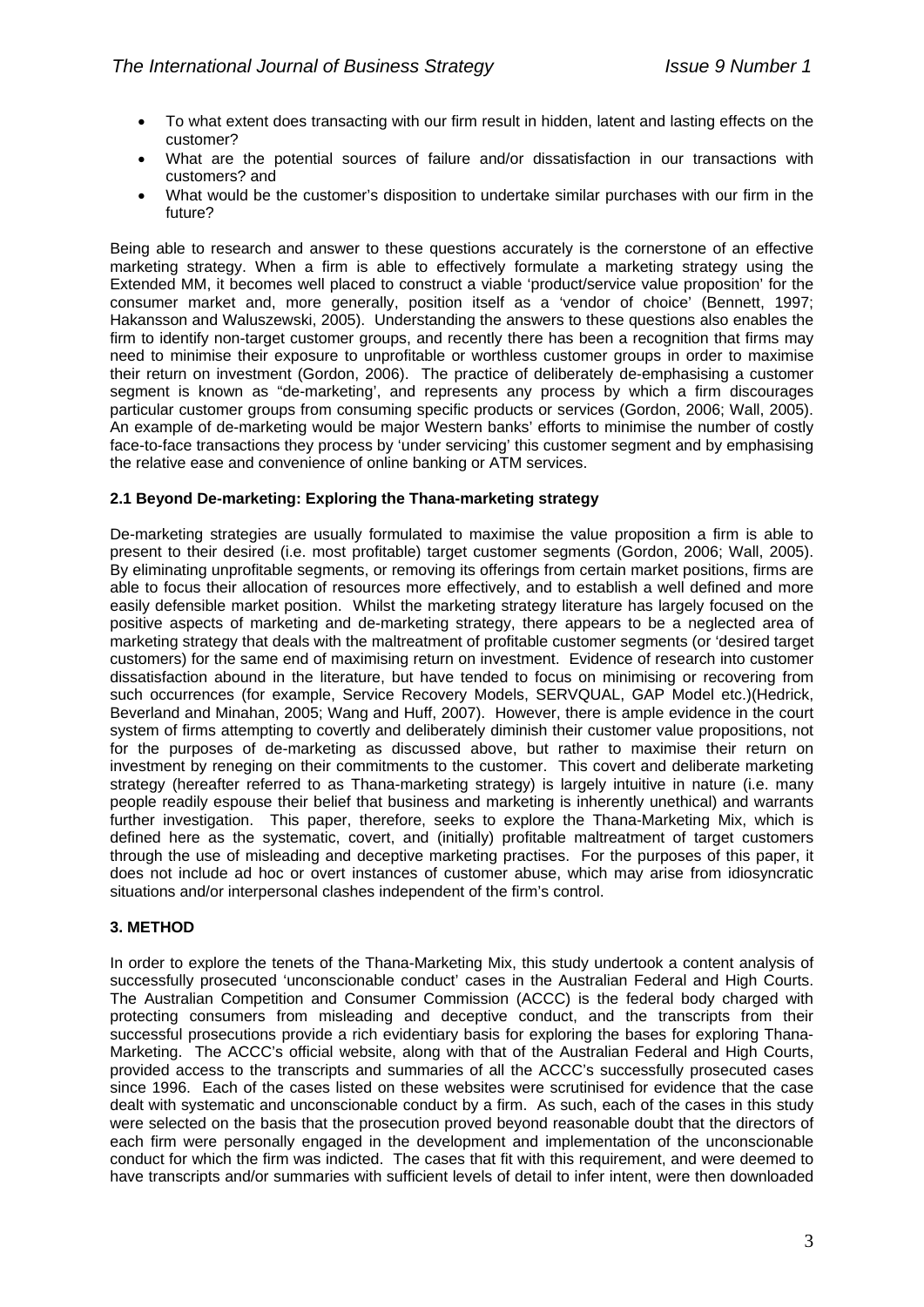and converted to Microsoft Word files. In total, 25 cases were deemed to comprise sufficient detail to be included in this research.

After their conversion to a Microsoft Word document format, the contents of each case was scrutinised, and coded to account for the type of unconscionable conduct central to the indictment. The initial round of coding served to provide a basic definition of the type of unlawful conduct for which the firm was brought to account (e.g. misleading representations, false utterance etc.). Similarly, the *obiter dictum* (i.e. the presiding judge's commentary on the case, and explanation of the penalty handed down) was also scrutinised for any presiding commentary on the morality of the firm's conduct. The contents of the first round codes were then further scrutinised to explore the systematic manner in which the unconscionable conduct underpinning the indictments were integrated into the firms' marketing strategy. The identification of similarities in the systematic implementation of the unconscionable conduct, and the therefore, formed the basis upon the proposed Thana-Marketing Mix is based. It is important to note that this research method did not concern itself with analysing the specifics or mere definition of the firms' illegal conduct and subsequent conviction, but rather focused on the way in which each firm sought to covertly systematise their unconscionable conduct into a deliberate 'marketing mix'. The text searching functions, interpretations of data, coding, and the verification of conclusions were facilitated by the use of the QSR NVIVO (version 7) software package in this study. In the method literature, it has been emphasised that computer software programs such as NVIVO are of significant value in qualitative analysis and any subsequent pattern matching and theory building (Kelle, 1995; Weitzman and Miles, 1995).

### **4. RESULTS**

The first round coding yielded five categories of covert and systematic unconscionable conduct for which the firms involved were indicted. These categories were each designated the following nodes: (1) Misleading representations; (2) Misleading pricing; (3) Price-fixing; (4) Anti-competitive practices; and (5) Harassment. In terms of 'Misleading representations', firms were consistently guilty of either deemphasising the fine print terms and conditions inherent to the sale contract, or overstating the functions and features of the product or service for sale. For example:

- The services supplied by [the company] were subject to terms and conditions that were not bought to the attention of potential customers before the customer subscribed.
- [The company] misled consumers about the coverage available on its network claiming it could be accessed "anywhere you need it".
- That the [product] would be carbon-neutral over its lifetime with no evidence to support such a claim.

Second round coding of the data identified 'promise breaking', 'postponement', 'procrastination' and 'pretence' as common management conduct for covertly and deliberately exploiting their target customers. In particular, firms were observed to make promises that were vague, easy to avoid or delay the specific performance of, and assumed substance to the customer-vendor relationship that were not reasonably 'in the minds' of both parties to the sales contract. Convicted firms were also observed to use non-existent 'industry specific standards' to derail customer complaints about the timeliness of their goods and service provision.

In terms of 'Misleading pricing', firms were found guilty of claiming the right to alter the price charged to ongoing customer relationships without notice, the right to deduct additional fees from customer bank accounts without express authority, and to overstate the amount discounted in a sales promotion activity. For example:

- [The company] claimed it could, at its discretion, include a quarterly administration fee in over and above the initial set-up fees detailed in their contracts.
- [The company] could deduct their fees from the customers' credit cards without express authority to do so.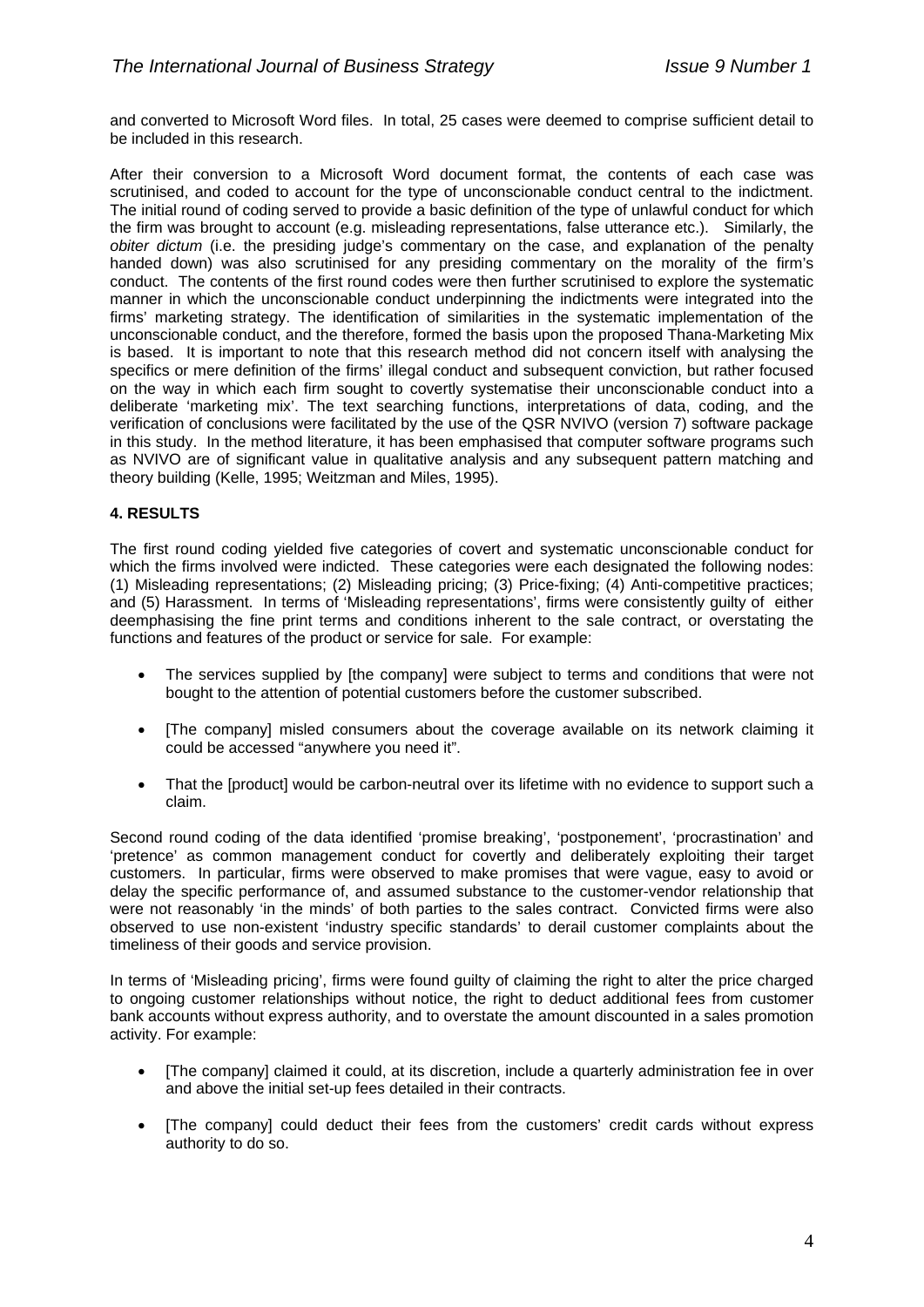- [The company] deliberately avoided contacting the customer in a reasonable timeframe, and deliberately introduced artificial constraints on their ability to do so.
- [The company] was in the practise of using "Was \$199/Now \$99.50" price comparisons in their advertising without any evidence that the sale items were ever priced at the higher margin.
- [The company] promoted a 9.9 cent call rate (per 30 seconds) to mobile phones in their contracts, [The company] in fact rounded the total cost of each call made to the nearest cent, which meant that the average call charge always exceeded the 9.9 cent offering. The net benefit to [the company] of this rounding-up policy was \$17 500, and this sum was refunded to their customers.

Second round coding of the data identified 'promise breaking', 'pretence' and 'presumption' as common management conduct for covertly and deliberately exploiting their target customers. The nature of the promise breaking extended to the misrepresentation of the contract price and the manner in which it was to operate over time. The 'pretence' and 'presumption' related to the specific contract elements and the manner in which any deliberately ill-defined term or condition was interpreted in favour of the firm in every instance. Once again, non-existent 'industry standards' were sighted as the guiding principle for the interpretation of ambiguous terms and conditions.

In terms of 'Price-fixing', firms were consistently guilty of colluding with competitors to artificially inflate the price charged to common target customer groups in order to protect the profit margins available to the available vendors in a given marketplace. For example:

- That [the surgeries] operating out of the same building agreed not to undercut the fee structure of the most expensive orthodontic provider.
- The [education agents] colluded to advise prospective students about the educational institutions in which they could enrol, and arranged the enrolment and payment of tuition for these students. The agents also colluded to maximise the commission that was payable to them for their services by removing the discounting practises from their usual services.

Second round coding of the data identified 'promise breaking' and 'pretence' as a common management conduct for covertly and deliberately exploiting their target customers. In this case, the promise breaking extended to outright deception with regard to the competitiveness of the industry and the actual competition that existed between firms.

In terms of 'Anti-competitive practices', firms were guilty of misusing their market power to force intermediaries to supply their goods and services exclusively else be threatened with exclusion or other supply penalties. For example:

That [the surgery] restrict the ability of their orthodontists to supply their respective services from separate premises or to work with other orthodontists within 20 kilometres.

Second round coding of the data identified 'protestation', 'persecution' and 'pressure' as common management conduct for covertly and deliberately exploiting their target customers. The evidence indicated that the Thana- marketing strategies also extended to the business-to-business relationship, and not just with the end consumer. Pressure, persecution and protestation against clauses of existing contracts were commonplace in anti-competitive convictions, and in all cases, the ability for the customer to make free choice was denied by the offending firm.

In terms of 'Harassment', firms were consistently guilty of threatening to disconnect services that were already paid for, or to threaten the customer with referral to an agency through which their reputation and ability to conduct business elsewhere would be jeopardised. For example:

• …this included threatening to disconnect customers if they contacted [the company] to complain or query the imposition of additional administration fees.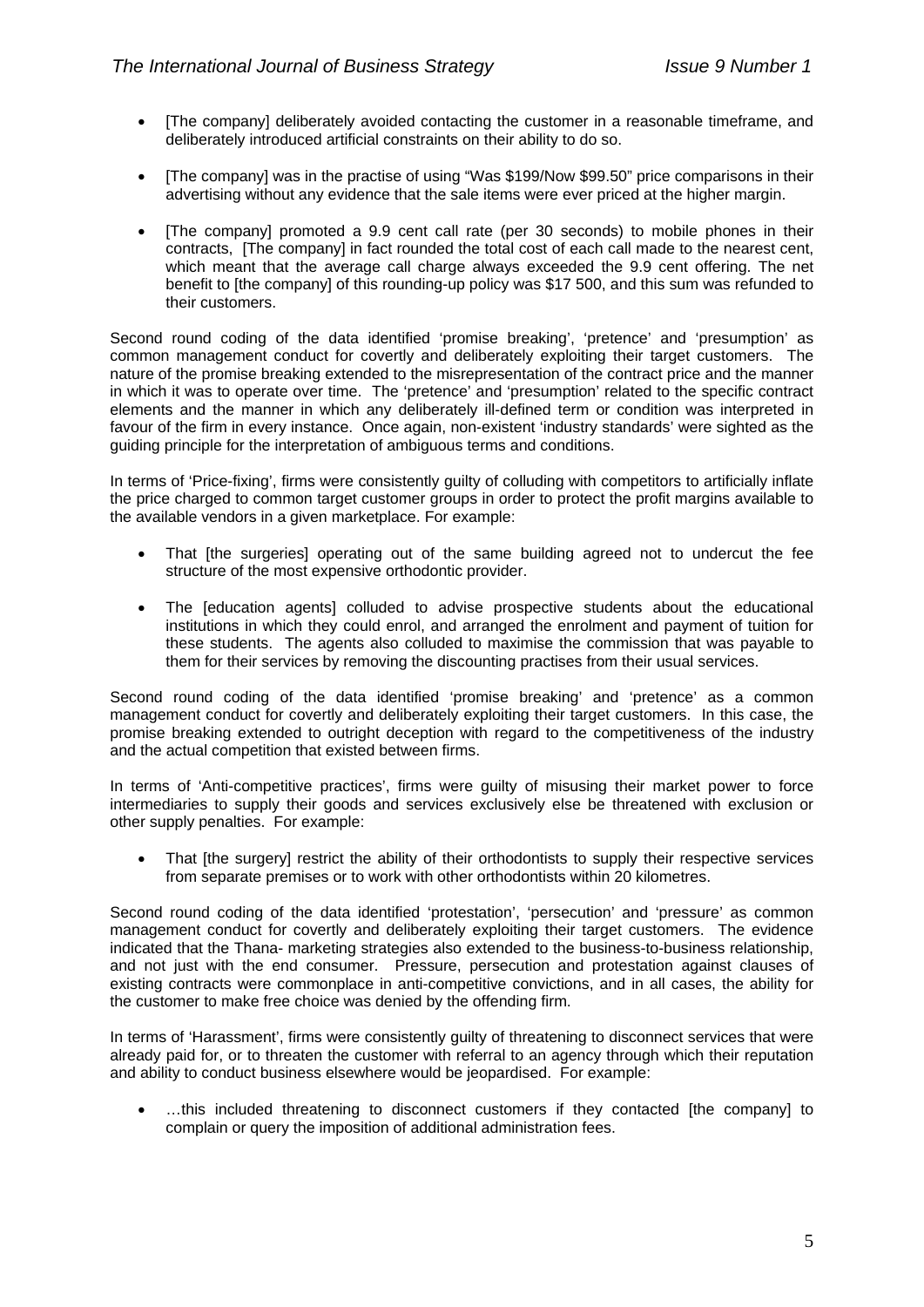• [The company] advised its customers that their details would be referred to debt collection agencies for the recovery of its non-agreed fees, which may itself involve additional charges and result in damage to the customers' credit rating.

Second round coding of the data identified 'persecution' and 'pressure' as common management conduct for covertly and deliberately exploiting their target customers. In harassment cases, the evidence suggested a reliance on financial penalties and other impositions that would severely impact the customers' ability to conduct their affairs and protect their financial reputations.

# **5. DISCUSSION**

The first round of coding identified five categories of covert and systematic unconscionable conduct for which firms were convicted and legally sanctioned. Further scrutiny of the contents of the first round categories was undertaken to identify the management practices that fundamentally underpinned their actions or omissions. In all, eight 'Ps' of a potential Thana-marketing mix were identified after the second round of data coding was completed. Table 2 below provides a summary:

| <b>Thana-Marketing</b> | <b>Strategic Function</b>                                                                                                                                                                                                                                                                                                                                                                                                                                                                                                                                                                                                                                                          |
|------------------------|------------------------------------------------------------------------------------------------------------------------------------------------------------------------------------------------------------------------------------------------------------------------------------------------------------------------------------------------------------------------------------------------------------------------------------------------------------------------------------------------------------------------------------------------------------------------------------------------------------------------------------------------------------------------------------|
| <b>Mix Elements</b>    |                                                                                                                                                                                                                                                                                                                                                                                                                                                                                                                                                                                                                                                                                    |
| Postponement           | delay<br>that<br>deny<br>the<br>Any<br>serves<br>to<br>or<br>supply<br>οf<br>act<br>information/products/services to the consumer. It may also refer to a firm's<br>attempt to deny the consumer their right to complain, cancel orders or seek<br>compensation for damages. For example: providing illegitimate email<br>addresses for correspondence; providing impersonal and electronically<br>generated e-mail responses to complaints or requests; providing automated<br>phone services that do not include complain/cancellation options or are<br>never answered by a staff member etc.                                                                                   |
| Procrastination        | Any act that serves to delay the firm's agreed rectification of a product or<br>service failure. It may also extend to delaying a consumer's wish to cancel<br>their contract/relationship with the firm. For example: demanding irrelevant<br>personal/financial details to complete a consumer's request; the adoption of<br>deliberately inadequate systems for service cancellations or complaint<br>management; providing staff with no authority to complete consumer<br>requests; automated phone services that provide 'dead-end' phone lines or<br>'constant busy signals'; providing illegitimate e-mail addresses for complaint<br>and/or disconnection correspondence. |
| Protestation           | Any act by the firm that denies responsibility for any wrongdoing and/or<br>product or service failures. It may extend to the firm shifting blame for any<br>obvious product or service failures to the consumer and their role in the<br>transaction. For example: blaming the consumer's computer set-up or<br>software for Internet service failures; blaming after-sales service failures on<br>3 <sup>rd</sup> parties to the transaction.                                                                                                                                                                                                                                    |
| Promise-breaking       | Any promise by the firm to provide a product or service (or any after-sales<br>services) with no intention to do so. For example: promised after-sales<br>service calls that are not honoured; a guarantee that an account will be<br>cancelled with no intention of doing so; promises to 'call back' not honoured.                                                                                                                                                                                                                                                                                                                                                               |
| Pressure               | Any act by a firm that attempts to bully the consumer into submission. For<br>example: harassment for 'non-payments' of disputed accounts; service staff<br>trained in the delivery of verbal abuse; threats to report the consumer to<br>debt-collection agencies for non-payment for disputed transactions.                                                                                                                                                                                                                                                                                                                                                                      |
| Persecution            | Any punitive act or threat by a firm that seeks to bully the consumer in to<br>ceasing their actions or claims against it. Examples include: cancelling<br>services, actual reporting of the consumer to credit agencies, suspending the<br>client's services but continuing to charge their credit cards/bank accounts.                                                                                                                                                                                                                                                                                                                                                           |
| Pretence               | Any act or omission by a firm that serves to establish a false expectation in<br>the consumer's mind (upon which the consumer acts) concerning the<br>delivery/operation/return of a product or service. For example: provide false<br>or misleading information; the firm relying upon ambiguity in contract<br>negotiations; including illegal caveats in contract negotiations.                                                                                                                                                                                                                                                                                                 |

### **TABLE 2: THE THANA-MARKETING MIX**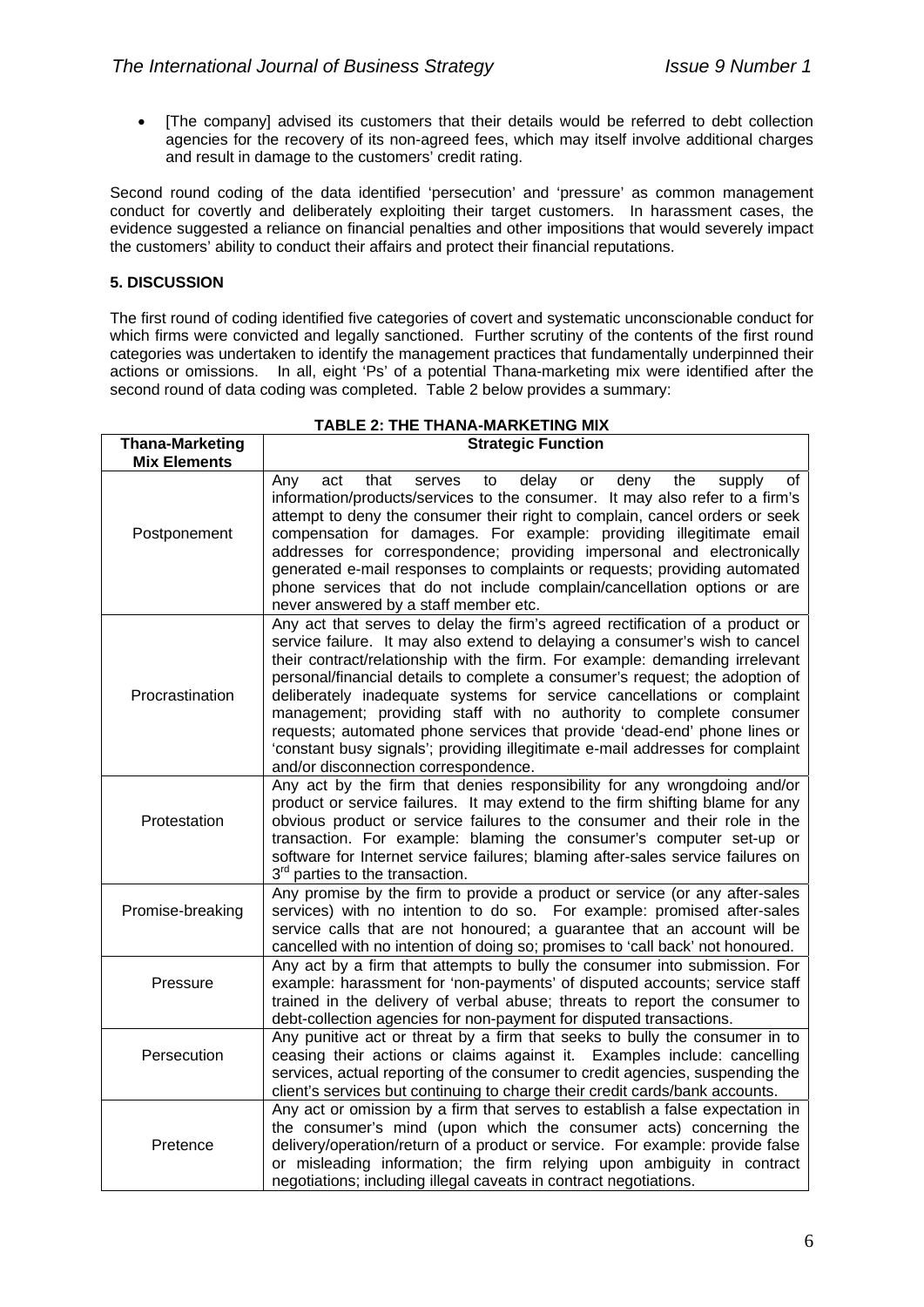|             | Any act by a firm that assumes facts in to a transaction not agreed to by the |
|-------------|-------------------------------------------------------------------------------|
| Presumption | consumer. For example: that an agreement included a minimum term              |
|             | contract that the consumer must honour; that the firm may charge additional   |
|             | fees due to ambiguous clauses included in any fine-print.                     |

### **6. CONCLUSION**

This paper set out to explore the case transcripts associated with the successful indictment and conviction of firms that covertly and deliberately set about to abuse their target customers for the sole aim of maximising their return on investment. In doing so, this paper presented an alternative perspective of the marketing mix notion, beyond that of Marketing and De-marketing to specific customer segments. This research identified a 'hidden set' of interrelated Ps that potentially comprise a Thana-marketing mix, a mix of management conduct and philosophy that corrupts the marketing concept and underpins society's contempt for marketing and immoral business practices. This paper argues that understanding the nature of the Thana-marketing mix elements, and the manner in which they are manifested in marketing decisions, can aid both firms and customers alike. In terms of aiding firms, it was quite common for the convicted firms to be unaware of how the Thana-marketing mix elements had pervaded their operations and decision-making techniques, and in the end become commonplace in their strategy development. Understanding the nature of the "8Ps that dare not speak their name" will help such firms recognise the deleterious nature of such practices, and therefore be forearmed against their indoctrination into the firm's decision-making processes. In terms of customers, the recognition of the Thana-marketing mix elements and the manner in which they are interrelated will inform better and more proactive decision-making with regard to their choice of vendor, and the questions to ask when negotiating the contract of sale.

### **7 AUTHOR PROFILE:**

Dr Mark Wickham earned his PhD (in strategic management and economic policy development) at the University of Tasmania, Australia in 2004. Mark's other research interests include strategic management and business ethics. Currently he is a Lecturer of marketing and business ethics at the School of Management, University of Tasmania, Australia.

# **8 REFERENCES**

Bennett., A.R., "The five Vs: A buyer's perspective of the marketing mix", Marketing Intelligence and Planning, Vol. XV (3), 1997, 151-156.

Booms., B.H., Bitner., M.J., "Marketing strategies and organization structures for service firms", in Donnelly, J.H., George, W.R., (Eds),Marketing of Services, American Marketing Association, Chicago, IL, 1981, 47-51 .

Constantinides., E., "The Marketing Mix Revisited: Towards the 21st Century Marketing", Journal of Marketing Management, Vol. XXII (3-4), 2006, 407-438.

Culliton., J.W., The Management of Marketing Costs, Division of Research, Graduate School of Business Administration, Harvard University, Boston, MA, 1948.

Cullwick, D., "Positioning demarking strategy", Journal of Marketing, Vol XXXIX (2), 1975, 51-57.

Cuprit., K.S., and Taylor, T.D., "Demarketing inappropriate health care consumption", Journal of Health Care Marketing, Vol. XXV No. 2, 1995, 10-14.

Gordon., I., "Relationship marketing: Managing wasteful or worthless customer relationships", Ivey Business Journal, 2006, 1-4.

Hakansson., H., and Waluszewski., A., "Developing a New Understanding of Markets: Reinterpreting the 4Ps," Journal of Business and Industrial Marketing, Vol. XX (3), 2005, 110-17.

Hamel., G., and Prahalad., C.K., Competing for the future, Boston: Harvard press.